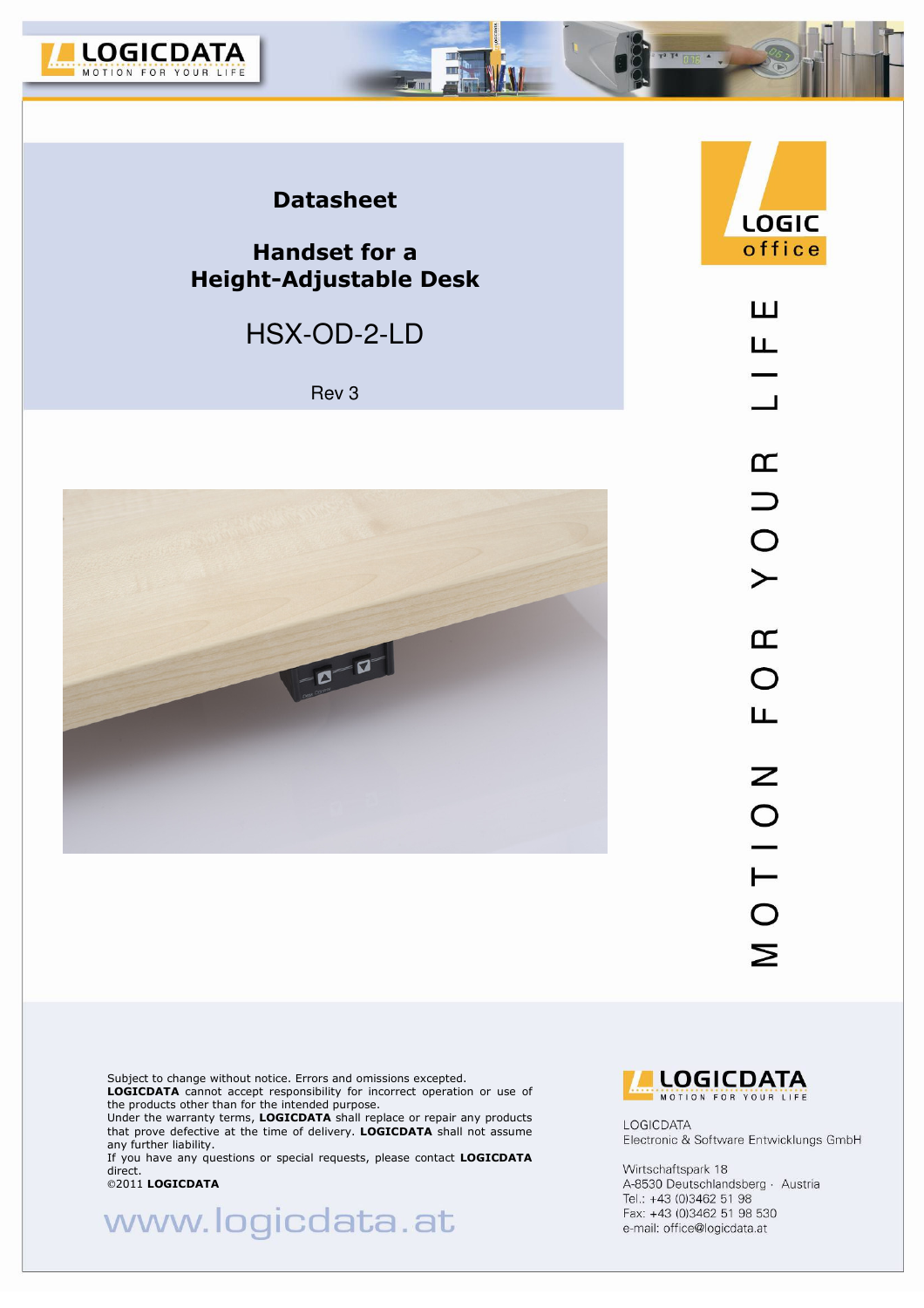



# **Contents**

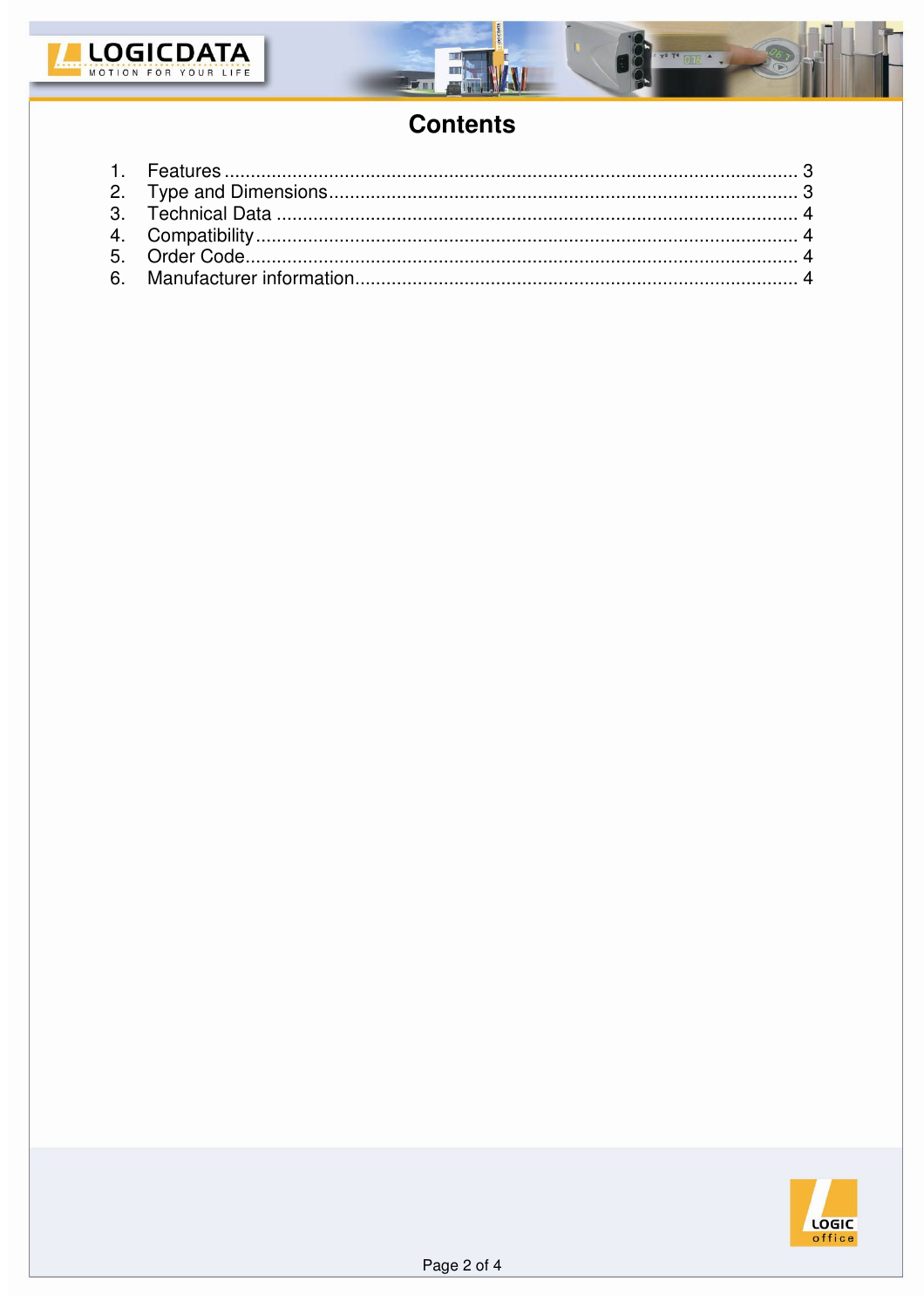

### **1. Features**

- 2 Buttons
- Robust
- Low priced
- Compact size

#### **2. Type and Dimensions 1)**

Ξ

any m

Top view:



### Front view:



Side view:



1) Dimensions in mm; Tolerances according to DIN ISO 2768-1 c



 $T^*$  map  $\blacktriangle$   $\blacktriangle$